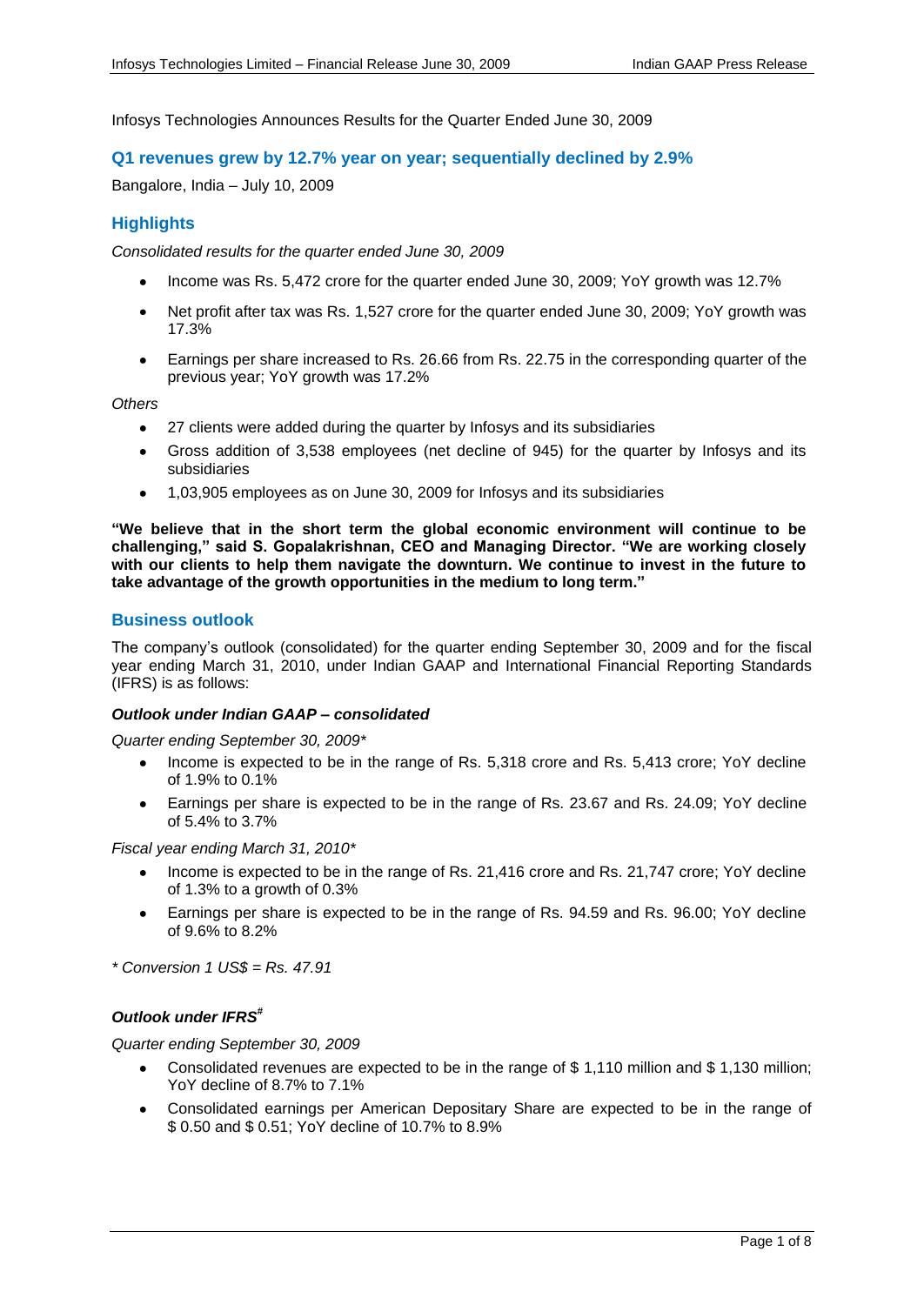*Fiscal year ending March 31, 2010*

- $\bullet$ Consolidated revenues are expected to be in the range of \$ 4.45 billion and \$ 4.52 billion; YoY decline of 4.6% to 3.1%
- Consolidated earnings per American Depositary Share are expected to be in the range of \$ 1.97 and \$ 2.00; YoY decline of 12.4% to 11.1%

*# Exchange rates considered for major global currencies: AUD / USD – 0.81; GBP / USD – 1.66; Euro / USD – 1.41*

#### **Awards and recognition**

Accolades from industry bodies and the media have yet again emphasized our market leadership. Reputation Institute's Global Reputation Pulse 2009 ranked us among the world's top 50 most respected companies. We were rated the 'Best Outsourcing Partner' for the third consecutive year by the readers of Waters magazine in its annual survey on best service providers to banking and capital markets firms.

Infosys BPO won the 'ASTD Excellence in Practice Award' that honors a practice of diversity for enhanced performance, and recognizes corporate programs to address issues on intercultural, gender or sexual orientation. Infosys BPO also earned the highest rating, Level 5, for the e-Sourcing Capability Model (eSCM-SP: v2.0) from Carnegie Mellon University's IT Services Qualification Center.

#### **Expansion of services and significant projects**

Infosys continues to win transformational deals, solution-based engagements, and systems integration projects as clients seek a trusted partner in their journeys.

Clients are leveraging Infosys' industry expertise on projects directed at gaining a competitive advantage. A leading manufacturer and marketer of beauty care products, Alberto Culver Company, selected us to enhance its trade promotion effectiveness. We will deliver advanced category analytics services to help the company improve pricing, promotions and category management decisions. A developer and marketer of video games software and content is using our enterprise collaboration platform to ensure sustained community interaction and innovation management. We defined a collaboration platform strategy and roadmap for a high tech manufacturer, and the implementation is expected to result in significant cost savings and enhanced customer satisfaction. We are helping a high tech major, through our Supply Chain Visibility platform, to enable better KPI tracking, incident management, SLA compliance, and overall decision making. We are also helping the company to develop a repeatable and standardized approach for delivering services. A manufacturing major awarded us a deal to standardize its global processes as per contextual business needs. A premium food retailer, Waitrose, selected us as its partner for a multi-channel commerce transformation program. A transportation major engaged us to meet its strategic needs of global product development by integrating engineering and manufacturing data.

Infosys' consulting services is also contributing to growth. A provider of workflow solutions sought our consulting services for a transformational project deploying a human capital management system that supports global and local processes in more than 25 countries. The client also engaged us to transform its end-to-end business processes to accelerate integration of acquisitions and speed up time-to-market for new products.

Market leaders across the world are benefiting from Infosys' engineering services, particularly its Product Lifecycle Management (PLM) expertise. A global manufacturer engaged us for PLM services, including roadmap definition and assessment. In addition, we are working with another global manufacturer to support its PLM program, and a global consumer packaged goods company to transform its PLM platform.

Infosys continues to strengthen its position in the banking and capital markets sector. A leading bank chose us to help it architect a future-state platform for client payment authorizations as well as conduct performance testing on one of its key online banking channels. Another leading bank selected us to provide functional consulting support for a Human Resources Management System (HRMS) rollout across 36 countries. Telstra, Australia's leading telecommunications and information services company, selected us as one of its key strategy partners to support its five-year AUD 450 million contracts for application development and maintenance.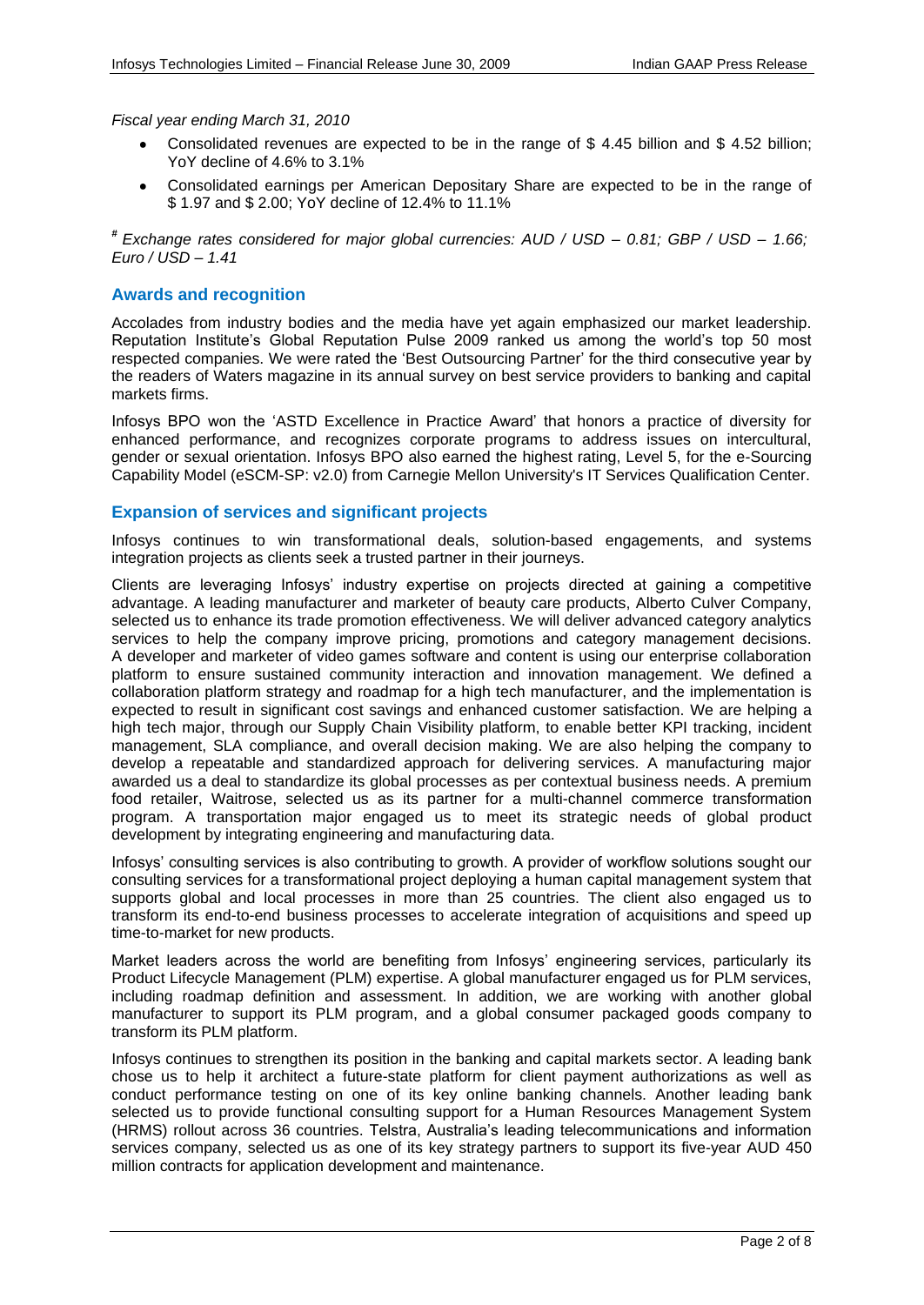**"We continue to win large deals. We have also benefited from vendor consolidation with certain clients," said S.D. Shibulal, Chief Operating Officer. "Our breadth and depth of services and solutions enable us to remain engaged with clients and deliver value to them in this challenging economic environment."**

We developed and delivered a global template to an agribusiness to establish a scalable enterprise computing platform. We implemented a forecasting and planning application at a large airline company which involved planning ground manpower resources to service airplanes. As a result, the company improved processing by more than 40 percent.

Learning Services' innovative solutions have been acclaimed by our clients. During fiscal 2008, we had introduced 'Learning Services' that modernizes and integrates traditionally separate functions such as training, learning, e-learning, talent development, and knowledge management. During Q1 of this fiscal, a high tech manufacturer sought our expertise to create and execute a strategy to design change communication, and build content to help users adapt to new technologies in the social arena. In addition, Learning Services was awarded a project by a consumer electronics company to develop a technology architecture to support the induction of new customer service agents.

# **FinacleTM**

In the first quarter, we launched the Finacle™ direct banking solution — a comprehensive solution that supports full-fledged branchless delivery of banking services through internet, mobile or call center channels. While supporting banks to achieve aggressive customer acquisition targets with lower Total Cost of Ownership (TCO), direct banking also increases customer stickiness by offering multiple self-service channels through an integrated solution. Infosys BPO's capabilities, combined with the solution, further reduce capital expenditure and operational costs for set-up and direct banking operations.

Finacle™ continued its momentum in Europe, Middle East and Africa (EMEA) with five banks from the region choosing Finacle™ solutions in the quarter. A bank in the Middle East chose Finacle™ 10, the latest version of Finacle™ Universal Banking Solution, for its Islamic banking operations.

Six Finacle™ client projects went live in the quarter. Of these, three projects are from EMEA and three from Asia Pacific.

## **Infosys BPO**

Infosys BPO's business continues to grow owing to its ability to provide seamless customer experience and deliver predictable value. A large retailer engaged Infosys BPO to realize the Return on Investment on its data warehouse, before investing in business intelligence or analytics tools. A manufacturer engaged Infosys BPO to help it manage and develop content for its Web operations for Asian countries.

#### **Process innovation**

During the quarter, Infosys applied for one patent in India. With this, Infosys has an aggregate of 200 patent applications (pending) in India and the U.S. and has been granted three patents by the United States Patent and Trademark Office.

#### **Liquidity and capital expenditure**

Cash and cash equivalents, including investments in liquid mutual funds and certificate of deposits, as on June 30, 2009 was Rs. 12,030 crore (Rs.7,411 crore as on June 30, 2008).

**"The global currency markets continue to be volatile. During the quarter, the rupee appreciated against the US dollar," said V. Balakrishnan, Chief Financial Officer. "We continue to focus on margins while making the right investments to accelerate growth."**

#### **Human resources**

During the quarter, Infosys and its subsidiaries added 3,538 employees (gross). The net decline during the quarter was 945.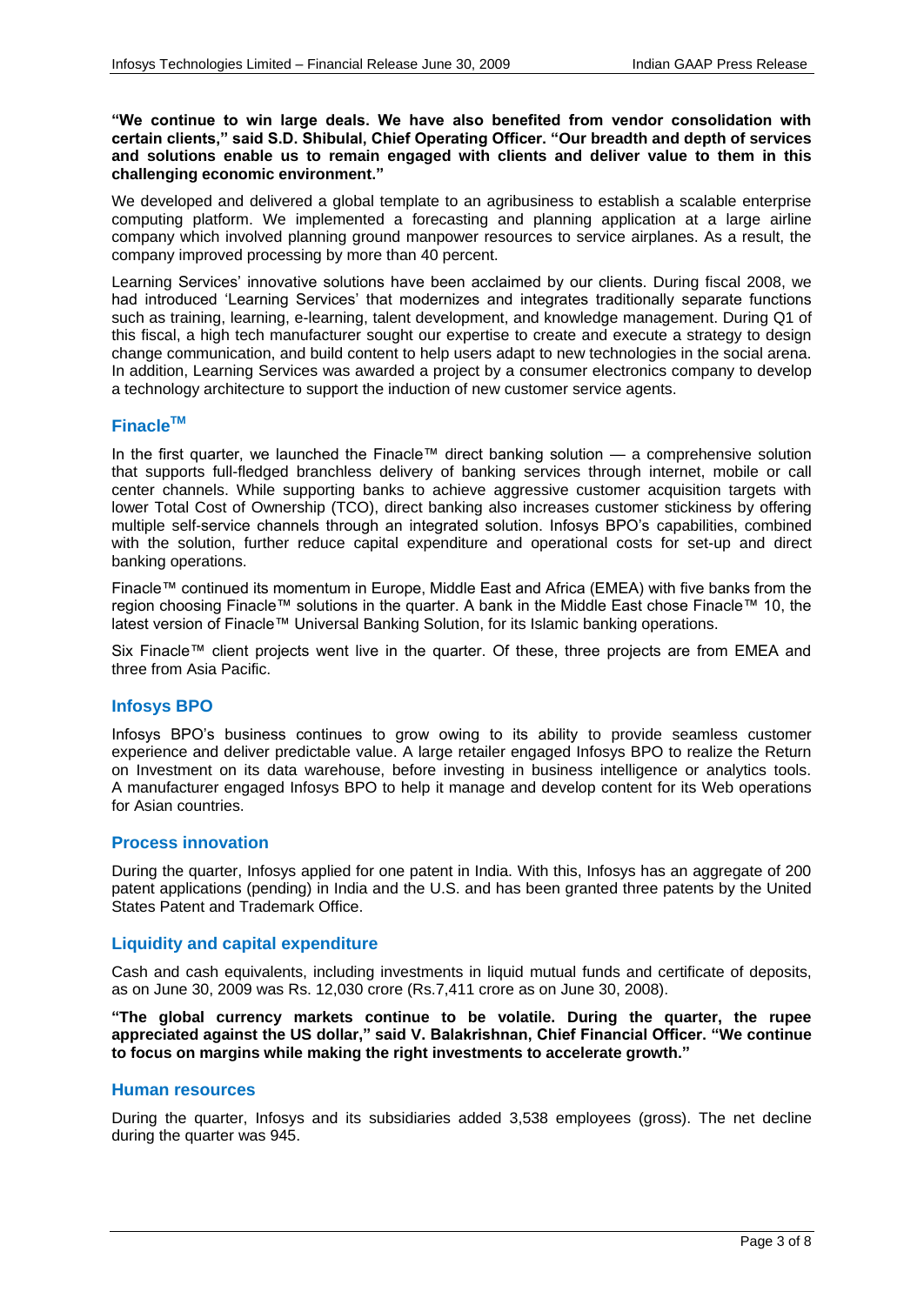**"We have invested more in training to enhance our productivity," said T. V. Mohandas Pai, Member of the Board and Head – HRD and Education & Research. "We are honoring all our earlier offers. iRACE, our program for career architecture, is currently being rolled out."**

# **About Infosys Technologies Ltd.**

Infosys (NASDAQ: INFY) defines, designs and delivers IT-enabled business solutions that help Global 2000 companies win in a Flat World. These solutions focus on providing strategic differentiation and operational superiority to clients. With Infosys, clients are assured of a transparent business partner, world-class processes, speed of execution and the power to stretch their IT budget by leveraging the Global Delivery Model that Infosys pioneered. Infosys has over 103,000 employees in over 50 offices worldwide. Infosys is part of the NASDAQ-100 Index and The Global Dow. For more information, visit [www.infosys.com.](http://www.infosys.com/)

## **Safe Harbor**

Certain statements in this release concerning our future growth prospects are forward-looking statements, which involve a number of risks and uncertainties that could cause actual results to differ materially from those in such forward-looking statements. The risks and uncertainties relating to these statements include, but are not limited to, risks and uncertainties regarding fluctuations in earnings, our ability to manage growth, intense competition in IT services including those factors which may affect our cost advantage, wage increases in India, our ability to attract and retain highly skilled professionals, time and cost overruns on fixed-price, fixed-time frame contracts, client concentration, restrictions on immigration, industry segment concentration, our ability to manage our international operations, reduced demand for technology in our key focus areas, disruptions in telecommunication networks or system failures, our ability to successfully complete and integrate potential acquisitions, liability for damages on our service contracts, the success of the companies in which Infosys has made strategic investments, withdrawal of governmental fiscal incentives, political instability and regional conflicts, legal restrictions on raising capital or acquiring companies outside India, and unauthorized use of our intellectual property and general economic conditions affecting our industry. Additional risks that could affect our future operating results are more fully described in our United States Securities and Exchange Commission filings including our Annual Report on Form 20-F for the fiscal year ended March 31, 2009 and on Form 6-K for the quarters ended June 30, 2008, September 30, 2008 and December 31, 2008. These filings are available at www.sec.gov. Infosys may, from time to time, make additional written and oral forward-looking statements, including statements contained in the company's filings with the Securities and Exchange Commission and our reports to shareholders. The company does not undertake to update any forward-looking statements that may be made from time to time by or on behalf of the company.

# **Contact**

| <b>Investor Relations</b> | Shekar Narayanan, India<br>+91 (80) 4116 7744<br>shekarn@infosys.com        | Sandeep Mahindroo, USA<br>+1 (646) 254 3133<br>sandeep_mahindroo@infosys.com |
|---------------------------|-----------------------------------------------------------------------------|------------------------------------------------------------------------------|
| <b>Media Relations</b>    | Bani Paintal Dhawan, India<br>+91 (80) 3913 4511<br>Bani_Dhawan@infosys.com | Peter McLaughlin, USA<br>+1 (213) 268 9363<br>Peter_McLaughlin@infosys.com   |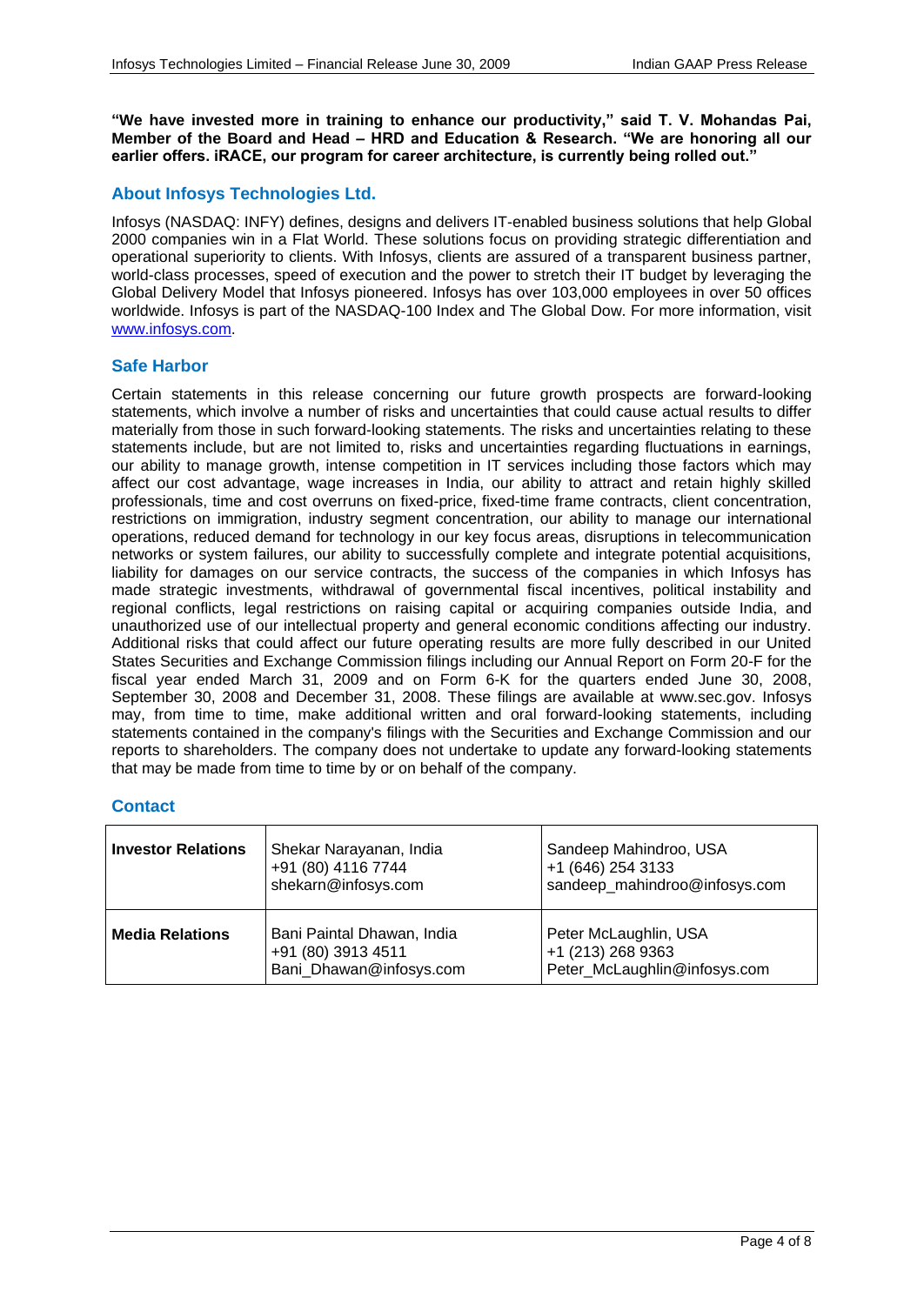# **INFOSYS TECHNOLOGIES LIMITED**

|                                          |               | in Rs. crore   |
|------------------------------------------|---------------|----------------|
| <b>Balance Sheet as at</b>               | June 30, 2009 | March 31, 2009 |
| <b>SOURCES OF FUNDS</b>                  |               |                |
| <b>SHAREHOLDERS' FUNDS</b>               |               |                |
| Share capital                            | 287           | 286            |
| Reserves and surplus                     | 19,004        | 17,523         |
|                                          | 19,291        | 17,809         |
| <b>APPLICATION OF FUNDS</b>              |               |                |
| <b>FIXED ASSETS</b>                      |               |                |
| Original cost                            | 6,222         | 5,986          |
| Less: Accumulated depreciation           | 2,387         | 2,187          |
| Net book value                           | 3,835         | 3,799          |
| Add: Capital work-in-progress            | 511           | 615            |
|                                          | 4,346         | 4,414          |
| <b>INVESTMENTS</b>                       | 2,207         | 1,005          |
| DEFERRED TAX ASSETS, NET                 | 110           | 102            |
| CURRENT ASSETS, LOANS AND ADVANCES       |               |                |
| Sundry debtors                           | 3,168         | 3,390          |
| Cash and bank balances                   | 8,781         | 9,039          |
| Loans and advances                       | 3,356         | 3,164          |
|                                          | 15,305        | 15,593         |
| LESS: CURRENT LIABILITIES AND PROVISIONS |               |                |
| <b>Current liabilities</b>               | 1,547         | 1,507          |
| Provisions                               | 1,130         | 1,798          |
| NET CURRENT ASSETS                       | 12,628        | 12,288         |
|                                          | 19,291        | 17,809         |

*NOTE: The audited Balance Sheet as at June30, 2009 has been taken on record at the Board meeting held on July 10, 2009.*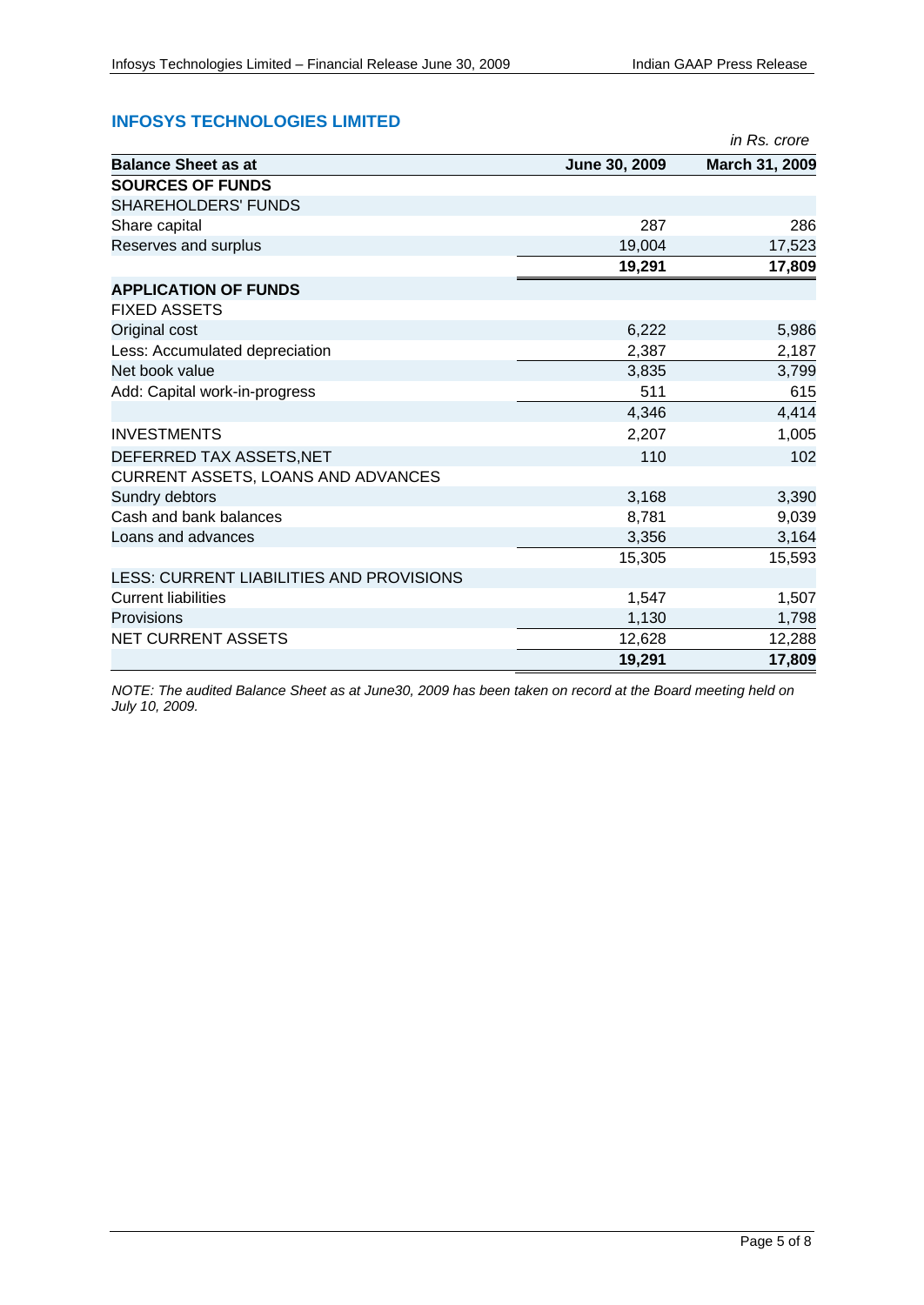# **INFOSYS TECHNOLOGIES LIMITED**

|                                                                      | in Rs. crore, except per share data |                 |
|----------------------------------------------------------------------|-------------------------------------|-----------------|
| <b>Profit and Loss Account for the</b>                               | Quarter ended June 30,              |                 |
|                                                                      | 2009                                | 2008            |
| Income from software services and products                           | 5,104                               | 4,516           |
| Software development expenses                                        | 2,770                               | 2,611           |
| <b>GROSS PROFIT</b>                                                  | 2,334                               | 1,905           |
| Selling and marketing expenses                                       | 215                                 | 216             |
| General and administration expenses                                  | 346                                 | 285             |
|                                                                      | 561                                 | 501             |
| <b>OPERATING PROFIT BEFORE DEPRECIATION</b>                          | 1,773                               | 1,404           |
| Depreciation                                                         | 201                                 | 155             |
| <b>OPERATING PROFIT BEFORE TAX</b>                                   | 1,572                               | 1,249           |
| Other Income, net                                                    | 265                                 | 131             |
| <b>NET PROFIT BEFORE TAX</b>                                         | 1,837                               | 1,380           |
| Provision for taxation                                               | 373                                 | 118             |
| <b>NET PROFIT AFTER TAX</b>                                          | 1,464                               | 1,262           |
| <b>Balance Brought Forward</b>                                       | 10,305                              | 6,642           |
| Less: Residual dividend paid                                         |                                     | 1               |
| Dividend tax on the above                                            |                                     |                 |
|                                                                      | 10,305                              | 6,641           |
|                                                                      |                                     |                 |
| Balance in profit and loss account                                   | 11,769                              | 7,903           |
|                                                                      | 11,769                              | 7,903           |
| <b>EARNINGS PER SHARE</b><br>Equity shares of par value Rs. 5/- each |                                     |                 |
| <b>Before Exceptional Items</b>                                      |                                     |                 |
| <b>Basic</b>                                                         | 25.56                               | 22.07           |
| <b>Diluted</b>                                                       | 25.52                               | 22.01           |
| Number of shares used in computing earnings per<br>share             |                                     |                 |
| <b>Basic</b>                                                         | 57,29,48,830                        | 57,21,99,447    |
| <b>Diluted</b>                                                       | 57, 36, 51, 675                     | 57, 35, 61, 834 |
| Total Public Shareholding @                                          |                                     |                 |
| Number of shares                                                     | 37, 38, 41, 312                     | 36,82,98,570    |
| Percentage of shareholding                                           | 65.24                               | 64.35           |

*NOTE:* 

*1. The audited Profit & Loss Account for the quarter ended June30, 2009 has been taken on record at the Board meeting held on July 10, 2009*

*2. A Fact Sheet providing the operating metrics of the company can be downloaded fro[m www.infosys.com](http://www.infosys.com/)*

*@ Total public shareholding as defined under clause 40A of the Listing Agreement (excludes shares held by founders and American Depositary Receipt Holders)*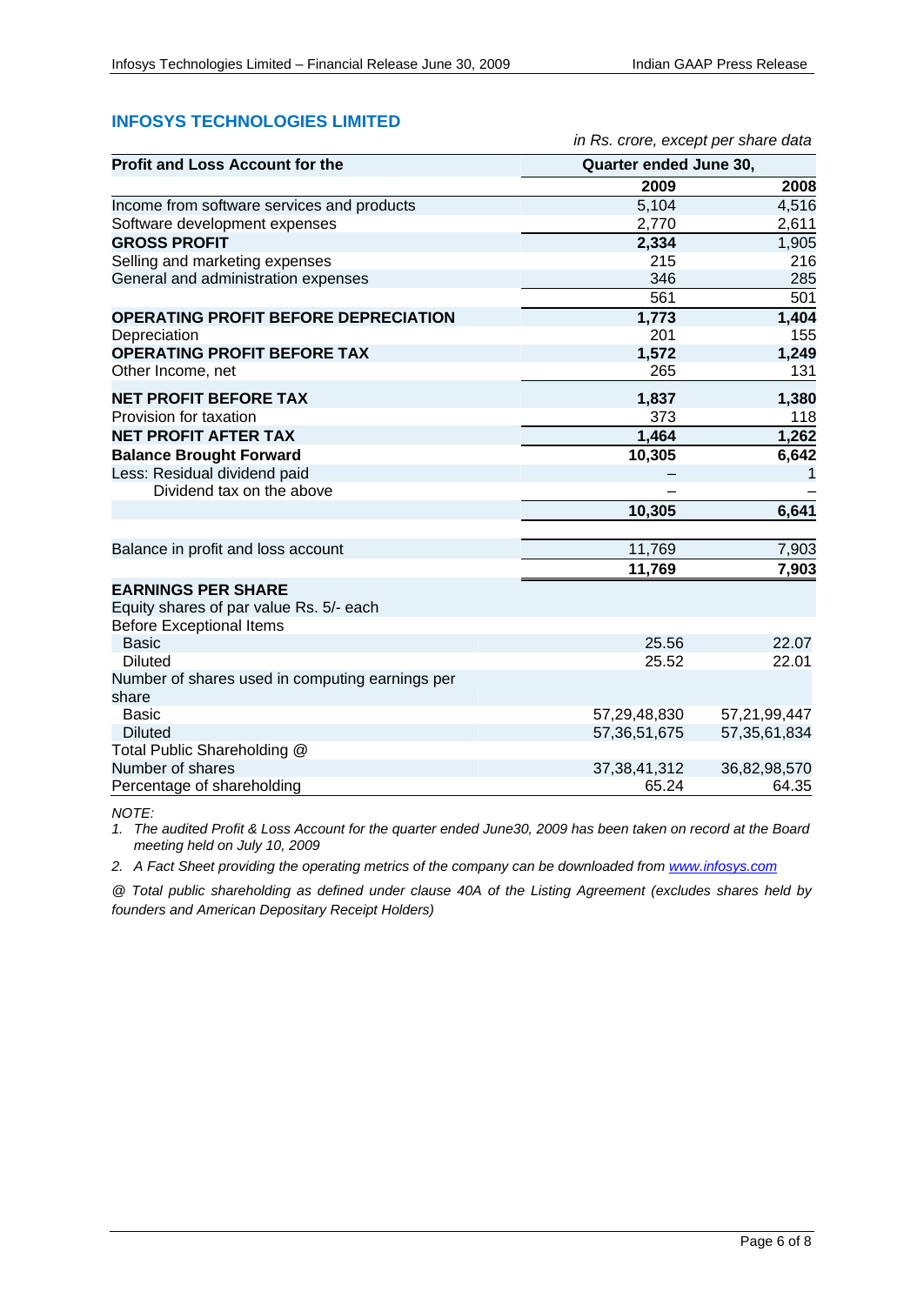# **CONSOLIDATED FINANCIAL STATEMENTS OF INFOSYS TECHNOLOGIES LIMITED AND SUBSIDIARIES**

|                                                 |               | in Rs. crore   |
|-------------------------------------------------|---------------|----------------|
| <b>Consolidated Balance Sheet as at</b>         | June 30, 2009 | March 31, 2009 |
| <b>SOURCES OF FUNDS</b>                         |               |                |
| <b>SHAREHOLDERS' FUNDS</b>                      |               |                |
| Share capital                                   | 287           | 286            |
| Reserves and surplus                            | 19,550        | 17,968         |
|                                                 | 19,837        | 18,254         |
| <b>APPLICATION OF FUNDS</b>                     |               |                |
| <b>FIXED ASSETS</b>                             |               |                |
| Original cost                                   | 7,359         | 7,093          |
| Less: Accumulated depreciation and amortization | 2,637         | 2,416          |
| Net book value                                  | 4,722         | 4,677          |
| Add: Capital work-in-progress                   | 557           | 677            |
|                                                 | 5,279         | 5,354          |
| <b>INVESTMENTS</b>                              | 1,152         |                |
| DEFERRED TAX ASSETS, NET                        | 135           | 126            |
| CURRENT ASSETS, LOANS AND ADVANCES              |               |                |
| Sundry debtors                                  | 3,417         | 3,672          |
| Cash and bank balances                          | 9,578         | 9,695          |
| Loans and advances                              | 3,489         | 3,279          |
|                                                 | 16,484        | 16,646         |
| LESS: CURRENT LIABILITIES AND PROVISIONS        |               |                |
| <b>Current liabilities</b>                      | 2,010         | 2,004          |
| <b>Provisions</b>                               | 1,203         | 1,868          |
| <b>NET CURRENT ASSETS</b>                       | 13,271        | 12,774         |
|                                                 | 19,837        | 18,254         |

*NOTE:*

- *1. Principles of consolidation: The financial statements are prepared in accordance with the principles and procedures for the preparation and presentation of consolidated financial statements as set out in the Accounting Standard on Consolidated Financial Statements prescribed by the Institute of Chartered Accountants of India. The financial statements of the parent company Infosys Technologies Limited ("Infosys" or "company") and its subsidiaries have been combined on a line-by-line basis by adding together the book values of like items of assets, liabilities, income and expenses after eliminating intra-group balances and transactions and resulting unrealized gains / losses.*
- *2. The audited Balance Sheet as at June 30, 2009 has been taken on record at the Board meeting held on July 10, 2009.*